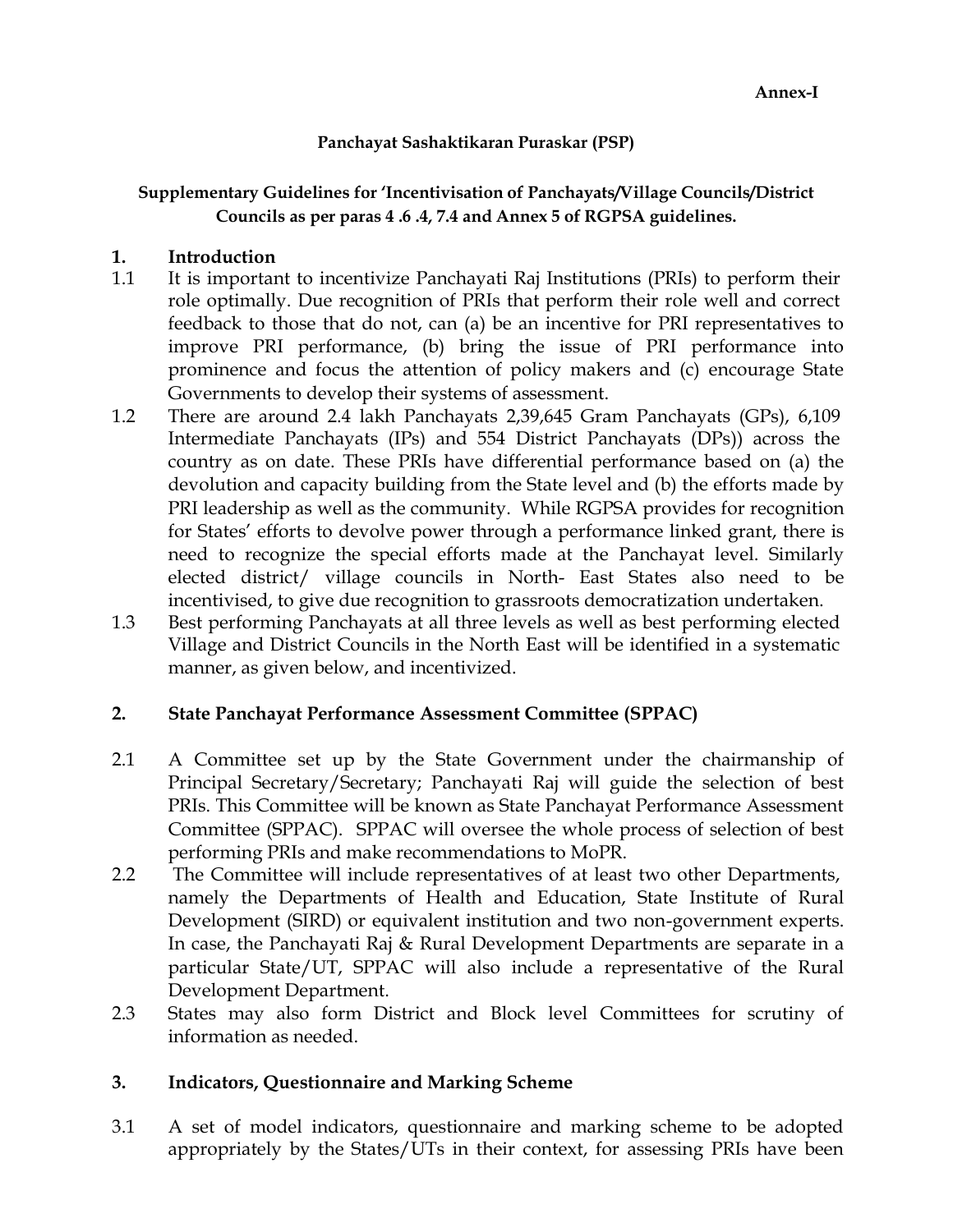developed by MoPR in consultation with States. These indicators would be improved over time on the basis of feedback and operationalisation of the scheme.

- 3.2 As per Article 243G of the Constitution, the devolution of powers and functions to PRIs vests with States. Consequently, States vary in the extent to which they have empowered PRIs. As the extent of devolution of powers varies from State to State, the assessment of PRIs needs to be State specific. The criteria  $\&$  indicators for assessment have been finalized in consultation with States.
- 3.3 PSP would be assessed out of Max. 100 marks for General Theme and out of Max. 120 marks (i.e. 100 marks for General questionnaire and 20 marks for Thematic questionnaire) for each of the Thematic Awards.

# **4. No. of PRIs to be Awarded and Amount of Incentive**

- 4.1 Funds will be made available to States for incentivization of Panchayats/elected Village and District Councils keeping in view their rural population against the total rural population of the country and administrative aspects.
- 4.2 The number of PRIs/elected Village and District Councils in NE to be awarded per State will broadly be in proportion to the number of local self government in the State, with exceptions that may be administratively needed. This number will be determined by GoI every year looking to the availability of funds.
- 4.3 States would ensure that at the IP and Village Panchayats awarded in the Schedule V Areas are in proportion to the number of Panchayats therein.
- 4.4 States may, if necessary, divide the State into regions, fix the number of local self government for rural areas to be awarded per region, to ensure that only local self government for rural areas from the more developed regions do not get the prize.
- 4.5 The amount of incentive to be given to local self government for rural areas will be determined by GoI based on the availability of funds. At the GP/elected Village Council level, the size of the GP/elected Village Council would be taken into consideration.
- 4.6 The minimum award to be given to PRIs/elected Village and District Councils in each State will be determined in the beginning of the year, assuming that all States will participate and communicated to States. This will subsequently be revised in Oct-Dec depending on number of States participating and availability of extra funds.
- 4.7 In case a State fails to carry out the assessment of the relevant local self government for rural areas by the stipulated deadline, the funds earmarked for that State will be distributed among the other States, enabling them to give higher incentive amount to their PRIs.
- 4.8 In the category "Individuals/CBOs etc. taking voluntary actions to help and support panchayat/supplementing efforts of Panchayat etc.", there is no monetary component in the PSP award.

# **5. Short-listing of Panchayats on the basis of information submitted**

5.1 Each State will circulate the questionnaire to all its Panchayats/elected Councils.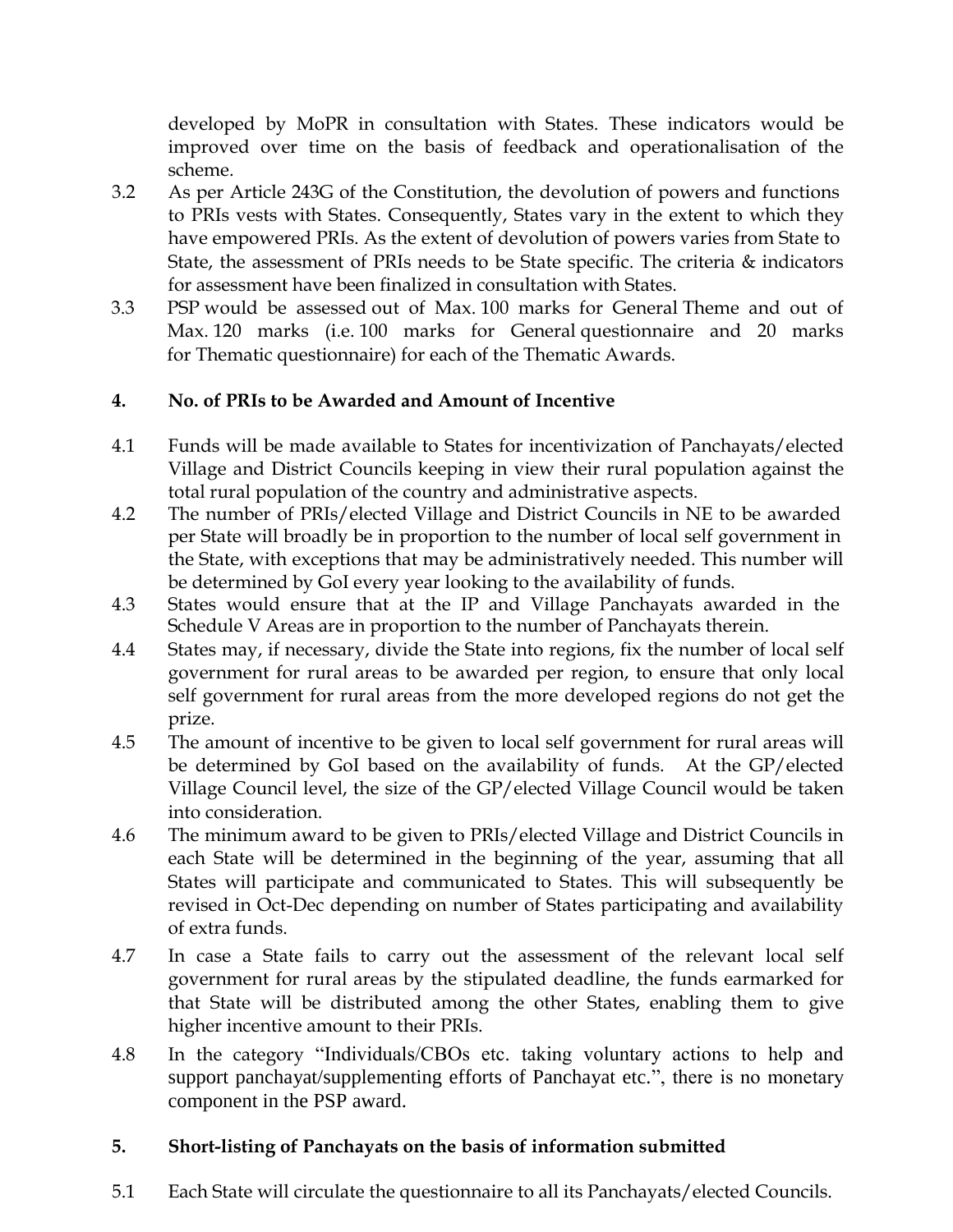- 5.2 On the basis of feedback on the questionnaire, SPPAC will shortlist three times the number of DPs, IPs and GPs as also elected VCs/DCs to be awarded.
- 5.3 PRIs/elected Councils that do not fill in the questionnaire or do not submit by the stipulated deadline will not be eligible to be considered for incentive.
- 5.4 For short-listing IPs, GPs and Village Councils, a preliminary scrutiny may be done by Committees set up at District and Block levels.
- 5.5 During this shortlisting 'on watch' Panchayats, where basic functions such as Gram Sabha meetings, revenue collection etc. are not taking place may also be identified.

# **6. Field Verification and Selection by SPPAC**

- 6.1 Field visits will be made by a team selected by SPPAC to shortlisted local self government for rural areas for verification of information given by local self government for rural areas.
- 6.2 MoPR will issue guidelines from time to time for such field visits to ensure uniformity and consistency.
- 6.3 Norms for funding field verification and other activities at the State level are at **Enclosure 'A'.**
- 6.4 On the basis of answers to the questionnaire and field visits, SPPAC will select the number of DPs, IPs, GPs and District/Village Councils as determined by GoI as 'best PRI/ Council' and forward their names alongwith supporting documents to MoPR.

# **7. Verification by MoPR:**

- 7.1 MoPR will verify through independent agencies the information presented by 'best PRIs/Village Councils' in each State. Guidelines to be followed by identified independent agencies would be issued by MoPR.
- 7.2 On the basis of this verification, the local self government for rural areas suggested by the State will be accepted as the 'best PRIs/Council' except if: (1) information given by PRIs/Council is found to be incorrect by the Field Visit Team (2) The indicators, questionnaire and marking scheme of the State is not found to be appropriate. In either case, funds earmarked for such PRIs would be evenly distributed among other PRIs/elected councils of same States.
- 7.3 The decision of MoPR will be final.
- 7.4 National Level Field Verification Teams (NLFVTs) will be imparted intensive orientation training on the purposes, principles and process of field verifications and reporting. The training will be given by MoPR officers and experts to be outsourced.
- 7.5 Norms of funding National level activities are at **Enclosure 'B'.**

# **8. Funds for National and State level activities:**

8.1 Funds for all National and State Level activities will be provided by MoPR from out of the total cost earmarked for incentivization of Panchayats. Upto 5% of the total cost for incentivization may be used towards field visits and other administrative costs.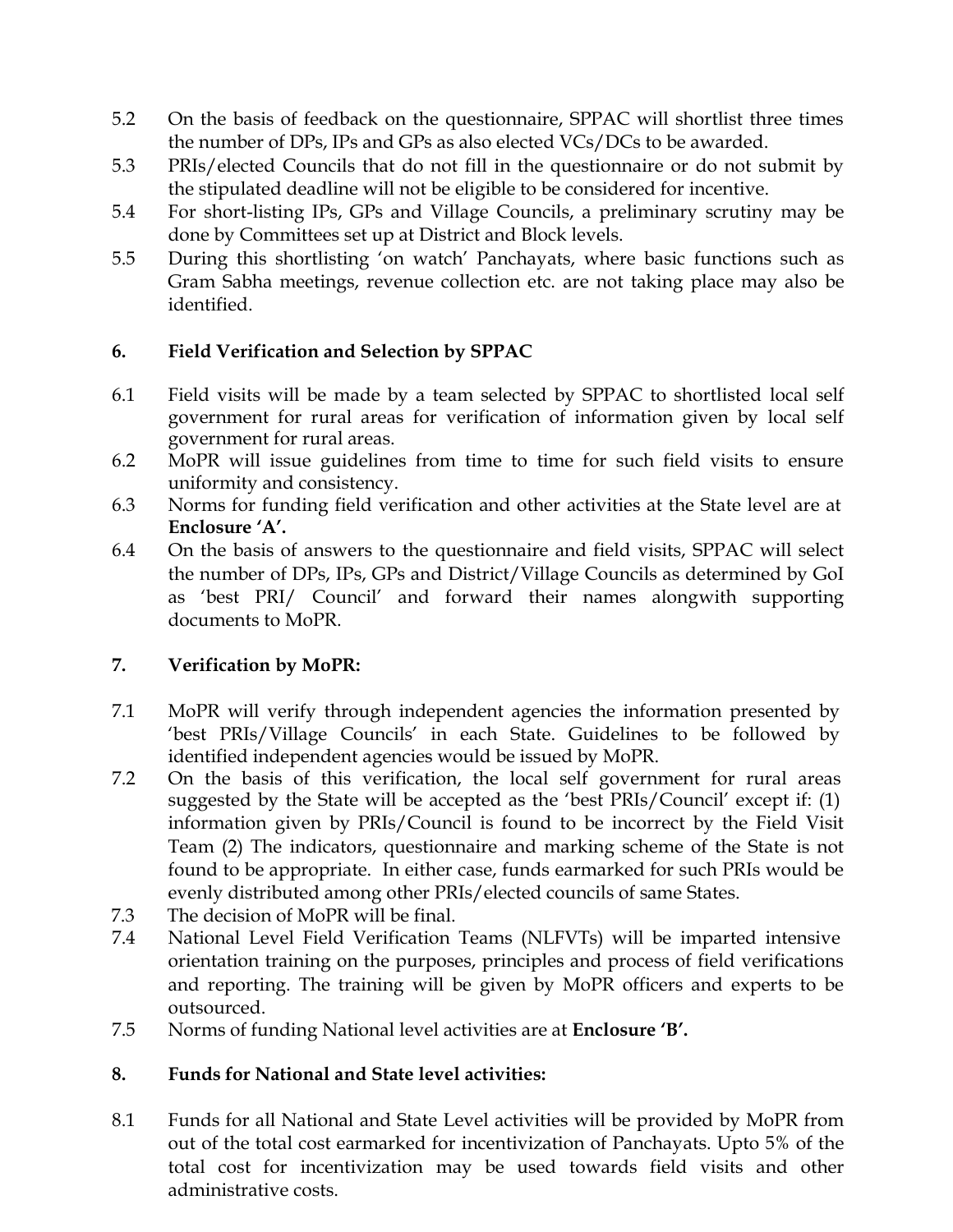- 8.2 Funds to be provided for field visits and other administrative expenses would be determined by MoPR at the beginning of each year.
- **9. Transfer of Funds:**
- 9.1 Incentive amounts would be transferred to the Consolidated Fund of the State in the last quarter of the relevant financial year. Further transfer of funds to the PRIs/Village Council/District Councils concerned would be made electronically within 15 days of their having been credited to the State Exchequer.
- 9.2 The funds will have to be given to the PRI/Village Council/District Council winning the prize as an untied fund.
- 9.3 States will be liable to pay penal interest in case the award money was not transferred by States to Panchayats on time.

### **10. Utilization Certificate:**

The State concerned would arrange to furnish a utilization certificate in prescribed GFR 19-A immediately on utilization of the incentive amount or at the end of the financial year succeeding the year to which the award amount pertains. This will be accompanied by statement depicting itemized expenditure.

### **11. Documentation of Best Practices in PRIs:**

Best practices followed in the award winning PRIs/Village Council/District Councils would be documented and shared.

### **12. Special Support to 'On watch' Panchayats:**

States will be supported in creating and improving a system whereby Panchayats that are unable to perform their roles adequately are identified alongwith best performing Panchayats. Such Panchayats as are unable to perform their roles with respect to functions/activities devolved upon them by the State, holding of regular meetings and recording of minutes, preparation of plans/action plans for developmental and welfare activities, imposing and collecting taxes/revenues in areas delegated to them, convening meetings of Gram Sabha, maintenance of community assets, conducting social audits etc. will be kept 'On Watch' list State-wise. Concerned States will be requested to make special provision for supporting such 'On-Watch' Panchayats.

-----xxxxx-----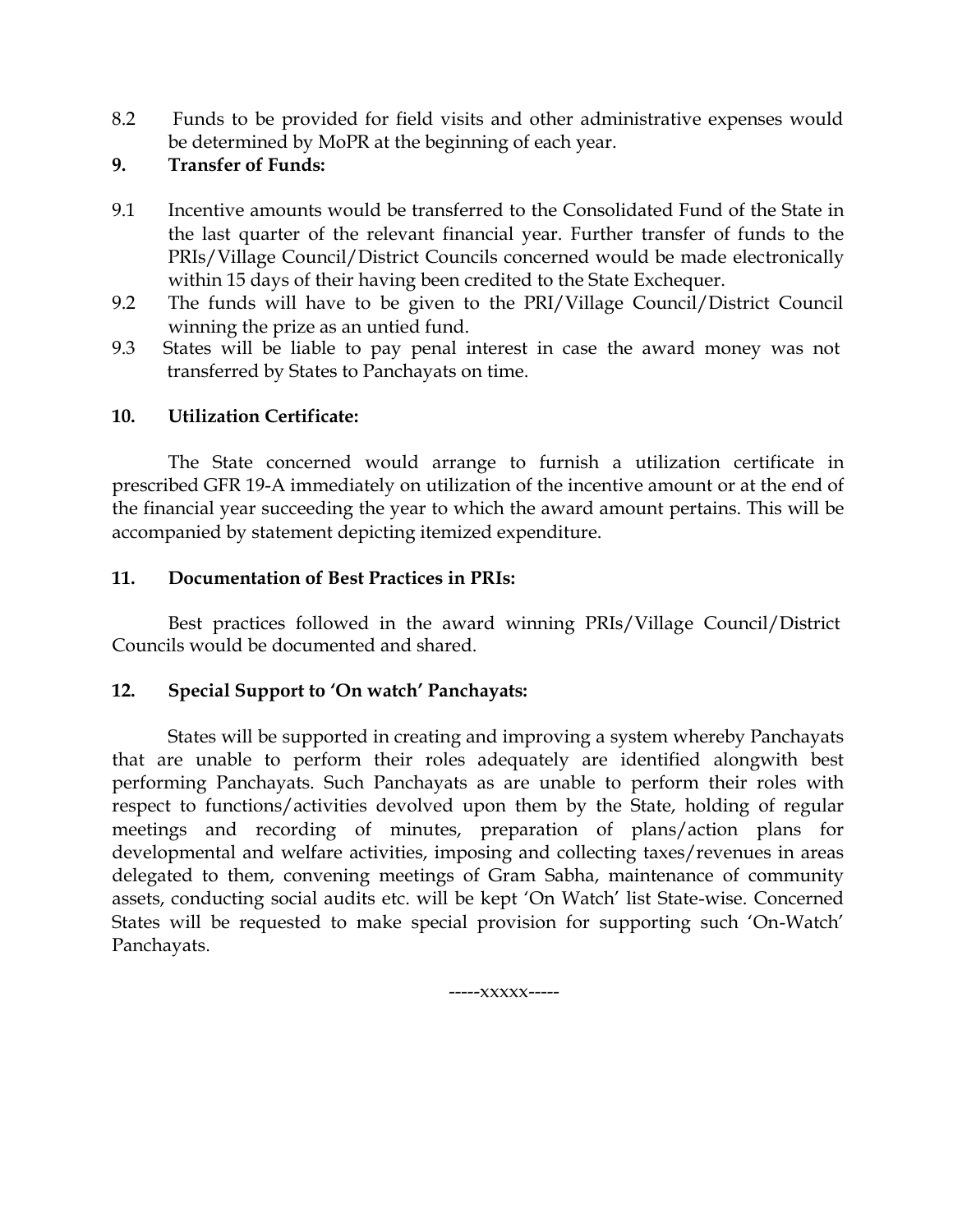#### **Norms for Administrative Costs for State Level Field Verification**

#### **I Field Visits:**

- 1. One team of 2 persons (field verification team) will visit 5 PRIs on an average.
- 2. Three times of the number of PRIs to be awarded would be shortlisted and would be required to be visited.
- 3. A team of two persons will visit each shortlisted Panchayat for two days.
- 4. TA to field verification team will be admissible as per rules of the State Govt/UT Administration. TA will be restricted to either IInd AC train fare or in case of travel by road, hire charges for a non AC vehicle.
- 5. Cost of stay in the field for non-officials will not exceed Rs.1000/- per person per day. Payments will be made as per actuals.
- 6. Honorarium to persons making field visits will not exceed Rs.1000/- per person per day.

#### **II Training Curriculum and Training of State Field Verification Teams:**

1. Actuals or Rs.10000/- per State/UT, whichever is less, will be available for preparation of training curriculum.

#### 2. Training of State Field Verification Teams

| (i)   | Travel                       | • As per State norms. TA to be restricted to rail travel<br>by 2 <sup>nd</sup> AC, or in case of travel by road a non-AC<br>vehicle. |
|-------|------------------------------|--------------------------------------------------------------------------------------------------------------------------------------|
| (ii)  | Stay                         | • Actuals or Rs.1000/- per person per day, whichever is<br>less.                                                                     |
| (iii) | Person                       | Honorarium for Resource • Rs.2000/- per person per Day (No. of persons not to<br>exceed two per State)                               |
| (iv)  | material, contingencies etc. | Cost of Venue, Learning • Actuals or Rs.500/- per participant, whichever is less                                                     |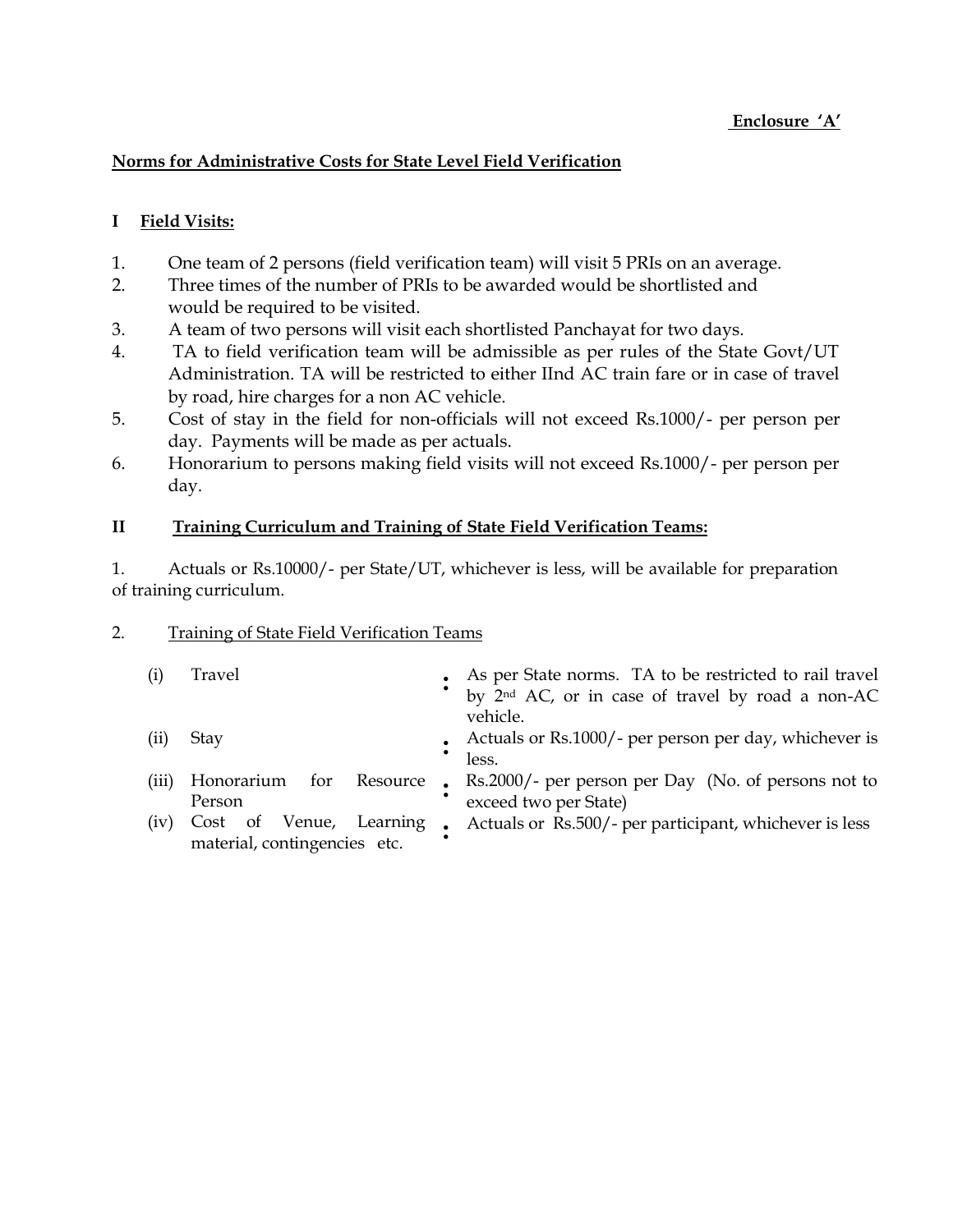#### **III Hiring of Consultancy services by States/UTs**

The amount of Consultancy charges will be admissible based on the number of Panchayats in each State/UT as given below:-

|             | Sl. No. No. of Panchayats  | Financial support (Rs. in lakh)             |
|-------------|----------------------------|---------------------------------------------|
| 1.          | $20,001$ and above         | Rs.2.50 lakhs or actuals whichever is less. |
| 2.          | Between 10,001 and 20, 000 | Rs.2.00 lakhs or actuals whichever is less. |
| 3.          | Between 5001 and 10,000    | Rs.1.50 lakh or actuals whichever is less   |
| $4_{\cdot}$ | 5000 and below             | Rs.1.00 lakh or actuals whichever is less.  |

States may hire individuals or organizations for consultancy services as needed.

#### **IV Norms for administrative cost by State/UTs for activities for incentivizing PRIs.**

Printing of Questionnaire **:** @ Actuals or Rs.10/- per Panchayat whichever and contingency less

-----xxxxx-----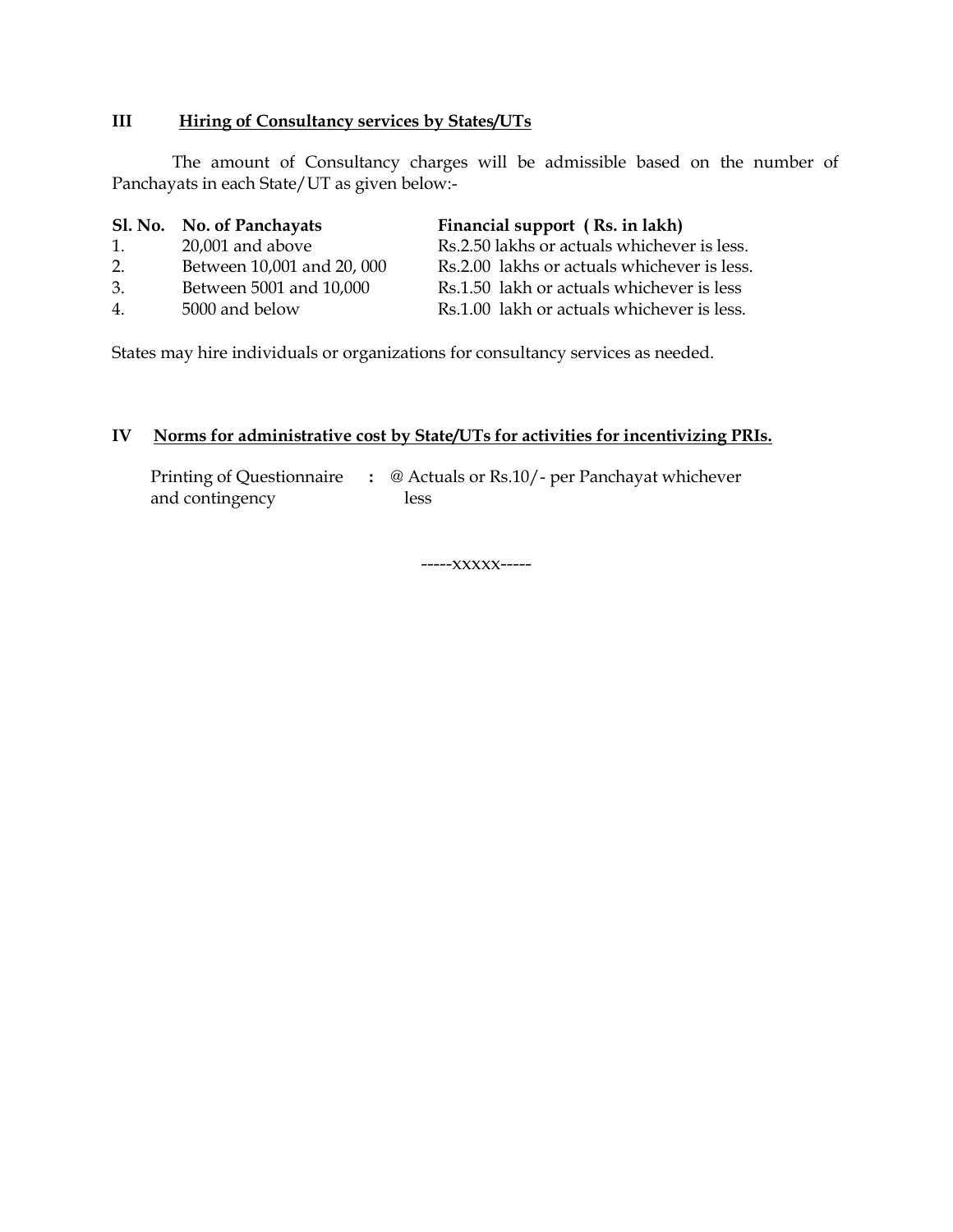### **Enclosure 'B'**

## **Norms for funding National Level Field Verifications**

#### **I Cost Norms for Field Verification:**

Ministry of Panchayati Raj (MoPR) will pay the selected National Level Field Verification Agencies (NLFVAS) for field visits as follows:

- (i) travel expenses by rail (II AC) in case of journeys within 800 kms or air fare (economy class) for journeys beyond 800 kms. However, the field verification teams are allowed to travel by air for journeys below 800 kms also if reserved train tickets by the entitled class are not available on the proposed date of outward/return journey, subject to submission of necessary documentary evidence to that effect.
- (ii) stay, boarding & lodging charges not exceeding Rs.1500 per person per day
- (iii) travel within the State by non-AC taxi
- (iv) Rs. 500 per Panchayat for photographs and communication charges, and
- (v) honorarium of Rs.8000 per Panchayat, for a 2 day visit by 2 persons.

### **II Payment Terms for Field Verification**

While travel expenses will be given in advance of the field visit, honorarium would be paid on furnishing the field verification report to the entire satisfaction of MoPR.

-----xxxxx-----